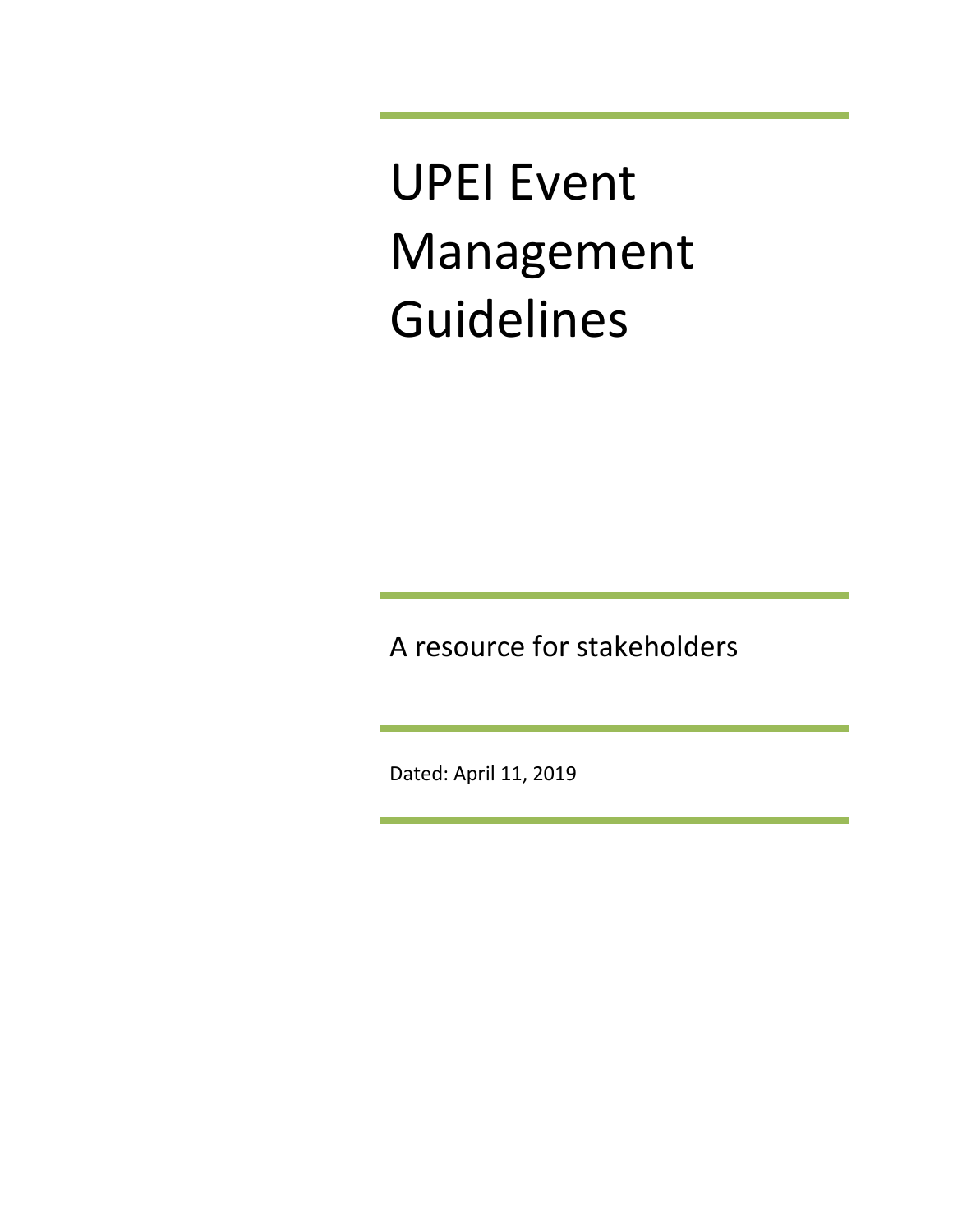# **University of Prince Edward Island**

550 University Avenue, Charlottetown Prince Edward Island, Canada C1A 4P3

# **UPEI Event Management Guidelines**

**Approved by Vice President, Administration & Finance Approved on April 11, 2019**

# **OVERVIEW**

The following guidelines are authorized by the Office of Ceremonies and Events ("Office") and contain the process and/or set of steps to plan a successful event once it has been approved by the Office.

These guidelines assist UPEI with:

Outlining the process in which events are planned, as outlined in the procedures.

# **SCOPE**

Compliance with these guidelines extends to events sanctioned by the University or held at the University facilities and applies to all University departments and units, staff, faculty, students, visitors, and other stakeholders.

# **PURPOSE**

The Purpose of this document is to ensure:

- **Communication.** Ensuring that key stakeholders and departments on campus are aware when events are taking place.
- **Planning.** Planning is key to managing successful events.
- **Legality**. Ensuring that contracts and insurance are in place before executing an event, when necessary.

# **RESPONSIBILITIES**

It is the responsibility of the Office to approve an event and then consult and advise when an Event Lead has questions pertaining to event planning.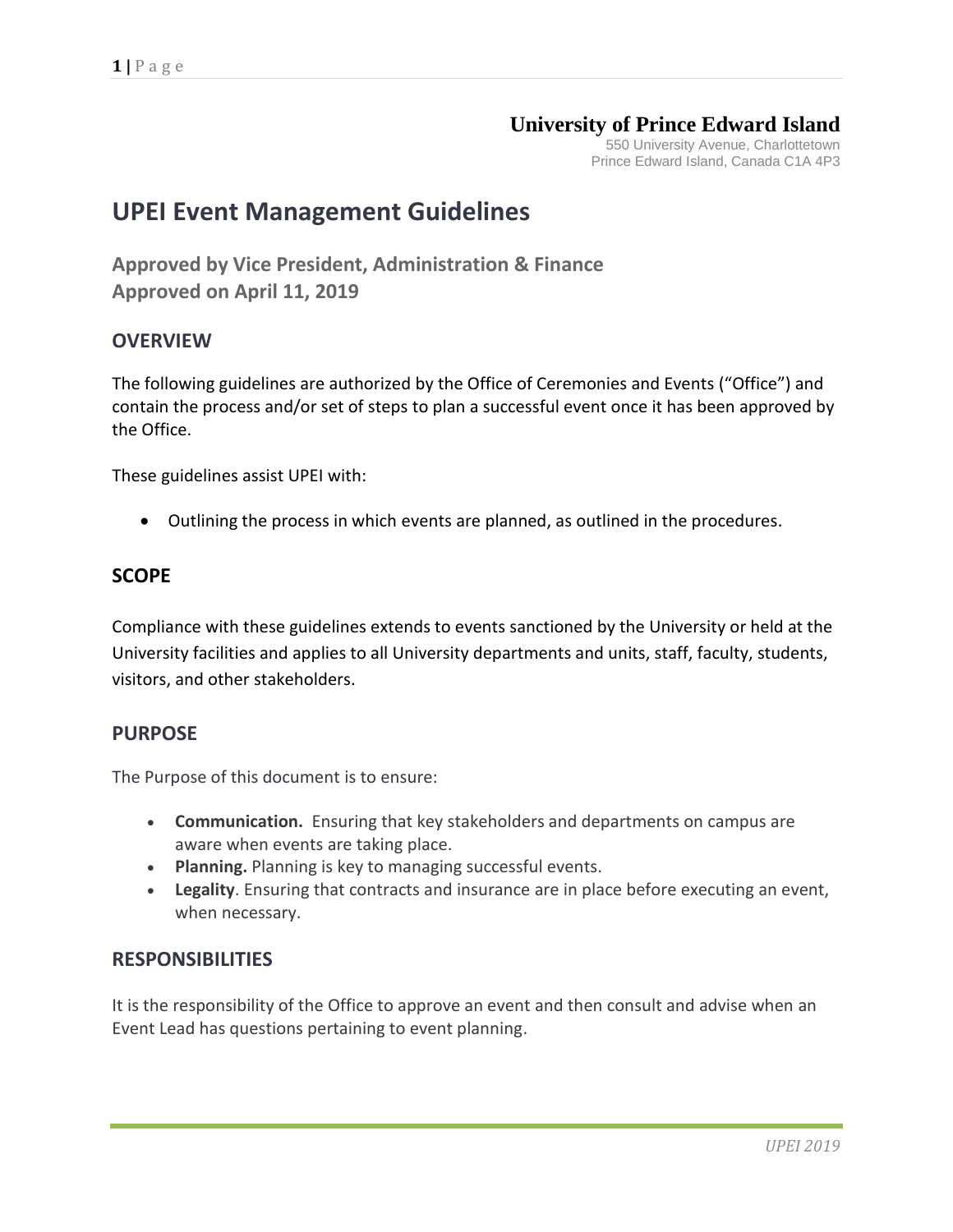As per the Policy, all University Community Members **must** consult with the Office and have the event approved before continuing the planning process of any event (with the exception of non-university events booked through Conference Services or Athletics and Recreation).

# **GUIDELINES**

Staging a successful event requires a detailed planning and consultation process. The following event planning and management guidelines will help direct the Event Lead in organizing and executing a University Event once the event has been approved by the Office of Ceremonies and Events.

The planning process for events may involve the Event Lead assigning the responsibility for different tasks to a number of people.

Tasks often include:

- Convening an organizing committee and staff/volunteers to plan and execute the event
- Developing a budget/securing financial resources/fundraising
- Following safety and security guidelines and other relevant policies
- Arranging contracts and insurance when needed
- Arranging the venue space and set-up/tear-down for the event
- Arranging catering for the event
- Arranging accommodation and transportation for the event
- Organizing RSVPs/registrations/ticketing for the event
- Arranging ITSS/audio-visual needs for the event
- Requesting Senior Management's attendance and notifying Senior Management of Dignitaries attending
- Promoting the event: arranging for mass communications; design services to create products such as signs, printed or digital materials; photography
- Preparing for event day
- Conducting a post-event evaluation: collecting feedback and reporting on event outcomes to stakeholders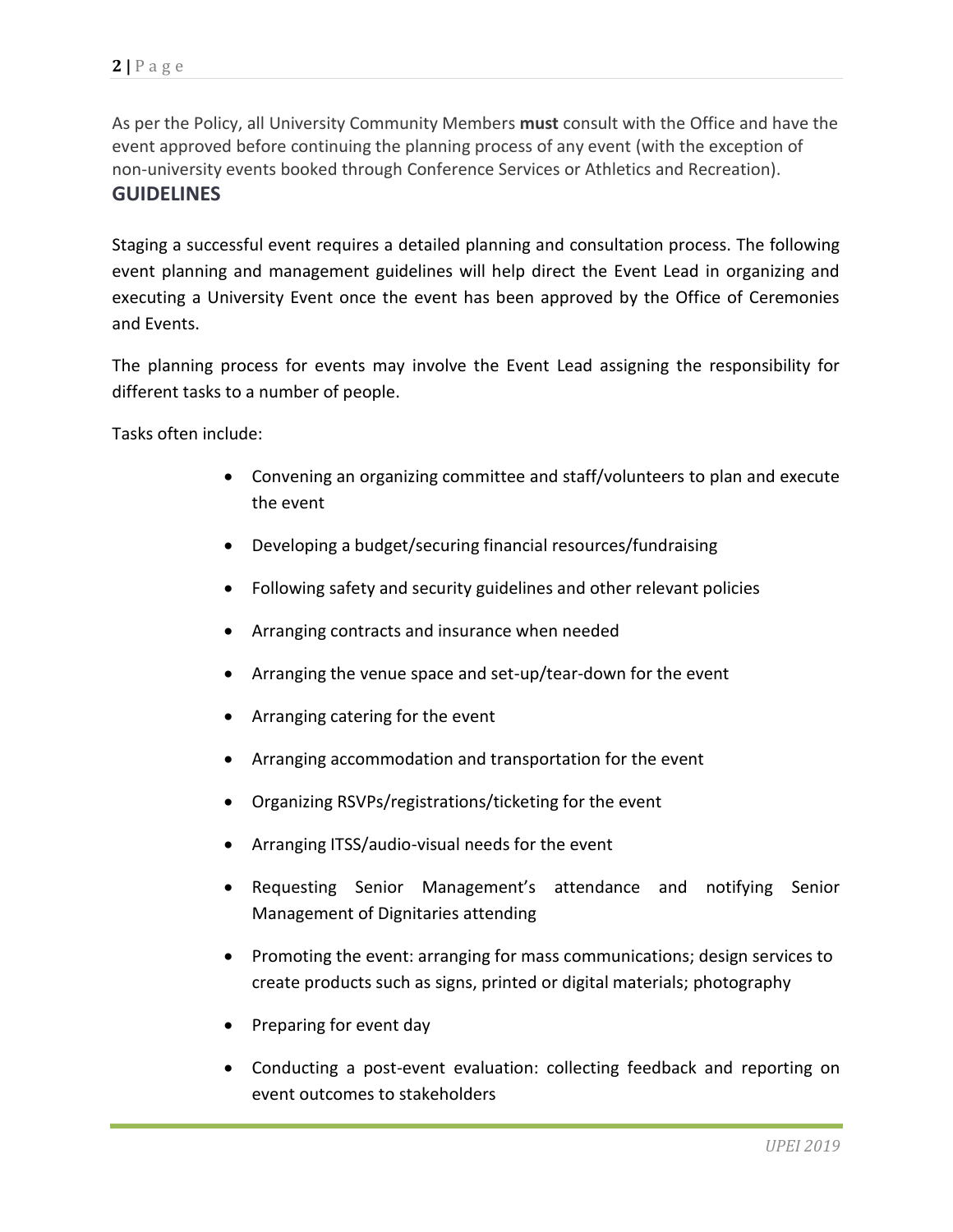### **1. Organizing Committee, Staff, and Volunteers**

### **a) Organizing Committee**

The Event Lead might not necessarily be skilled in all aspects of event management, therefore they should aim to surround themselves with others who have a range of useful skills by creating an organizing committee.

The organizing committee will have three main functions:

#### **Planning and Advising Function**

To assist and advise the Event Lead to formulate and execute the plan. Planning is generally better when ideas and issues are discussed in a small group environment. There is less chance of something being forgotten or overlooked when a group makes a decision rather than a single individual.

#### **Supervising Function**

The organizing committee can assist in the process of managing the myriad of tasks that need to be done. Committee members, having a good knowledge of the event management plan, are well placed to provide training, supervision and assistance to other personnel involved in the organization of the event.

#### **Executing Function**

Ideally the organizing committee is comprised of people with strong knowledge, skills and experience of events. If so, members of the organizing committee will often desire to directly carry out the event tasks or delegate to those they feel are appropriate.

#### **b) Staff**

As you coordinate the event, consider the appropriate tasks for staff to assist with in developing the event. Will you need additional assistance with the following aspects?

- Set-up
- Ushers/Greeters (hand out Information or programs)
- **Ticket-Takers**
- Crowd directors (stationed outside of facility to provide directions)
- Crowd supervisors (circulate inside and outside of facility to assist guests and make needed staffing adjustments for crowd control)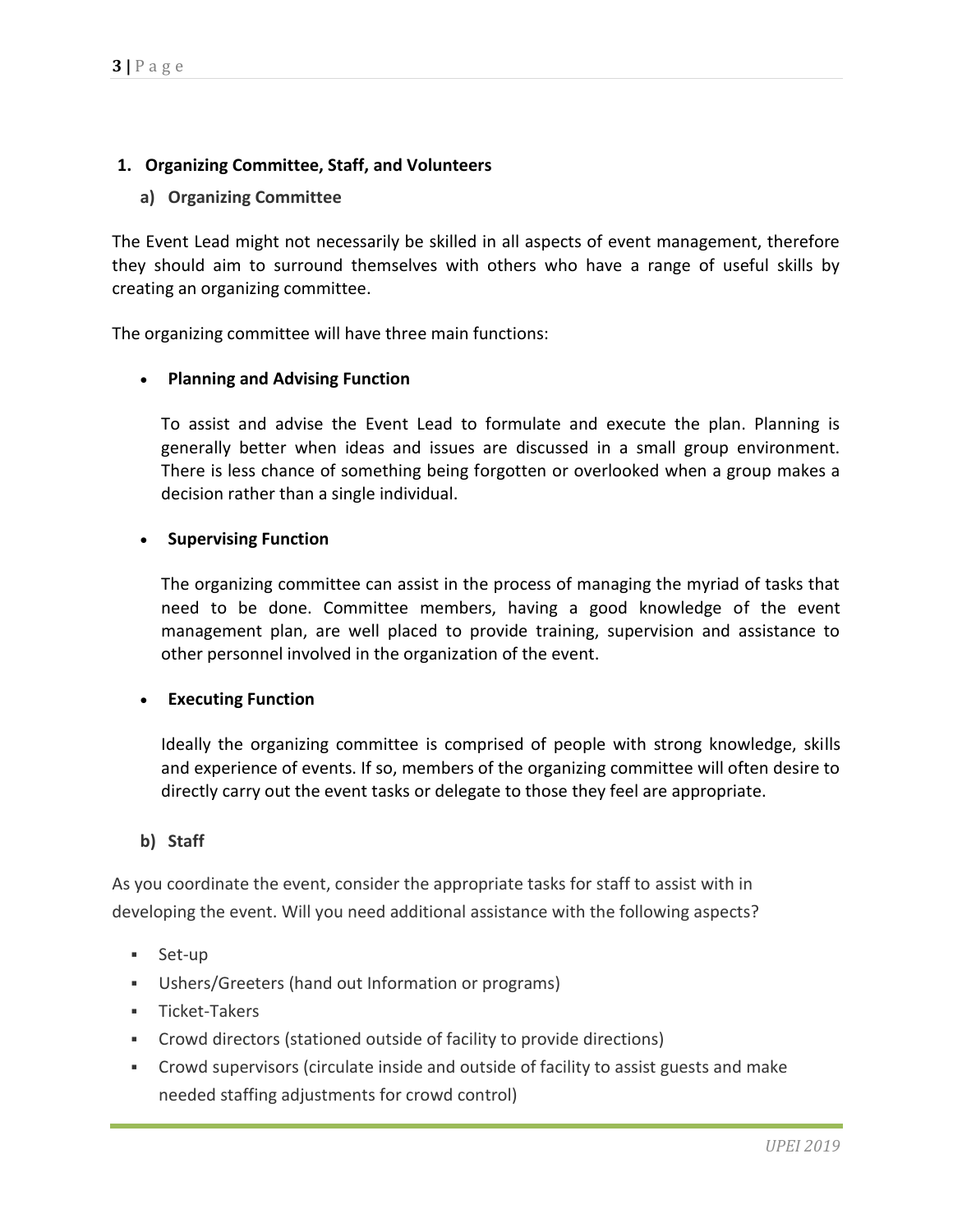- Event parking attendants
- Signs (Print, post and take down)
- **Registration**
- **Reception/Information Desk**
- Coat Check
- **Staffing of VIP's and speakers**
- **Music and AV**
- Clean-up/Tear-down
- Volunteer Recruitment (see Volunteer Checklist below)
- **Staffing the Office** 
	- For larger events it is advisable to designate a person back in the office to take any event related calls, pass along needed information to those on site, and be on general "stand-by" the day of the event to assist you should anything unexpected arise before, during, and after event

Who will brief staff, explaining to each what their specific tasks will be? Include the following information:

- **Time commitment**
- Specific responsibilities
- Dress code for the event
- **Training and orientation of site if necessary**
- Overtime or other compensation available to staff or others who assist with the event

### **c) Volunteers**

If your department or student organization is interested in and able to obtain the assistance from volunteers there are important considerations to keep in mind to ensure good volunteer communication and participation in the event.

Consider some of the following elements:

**IDENTIFY ALL TASKS THAT SHOULD NOT BE ASSIGNED TO VOLUTTEERS.** (Avoid assigning volunteers tasks that could result in injury or jeopardize the individual, group and cause University liability. If these volunteers consist of members of the general public, consult with the Office of Ceremonies and Events first to determine if volunteer activities are covered under the event's liability insurance.)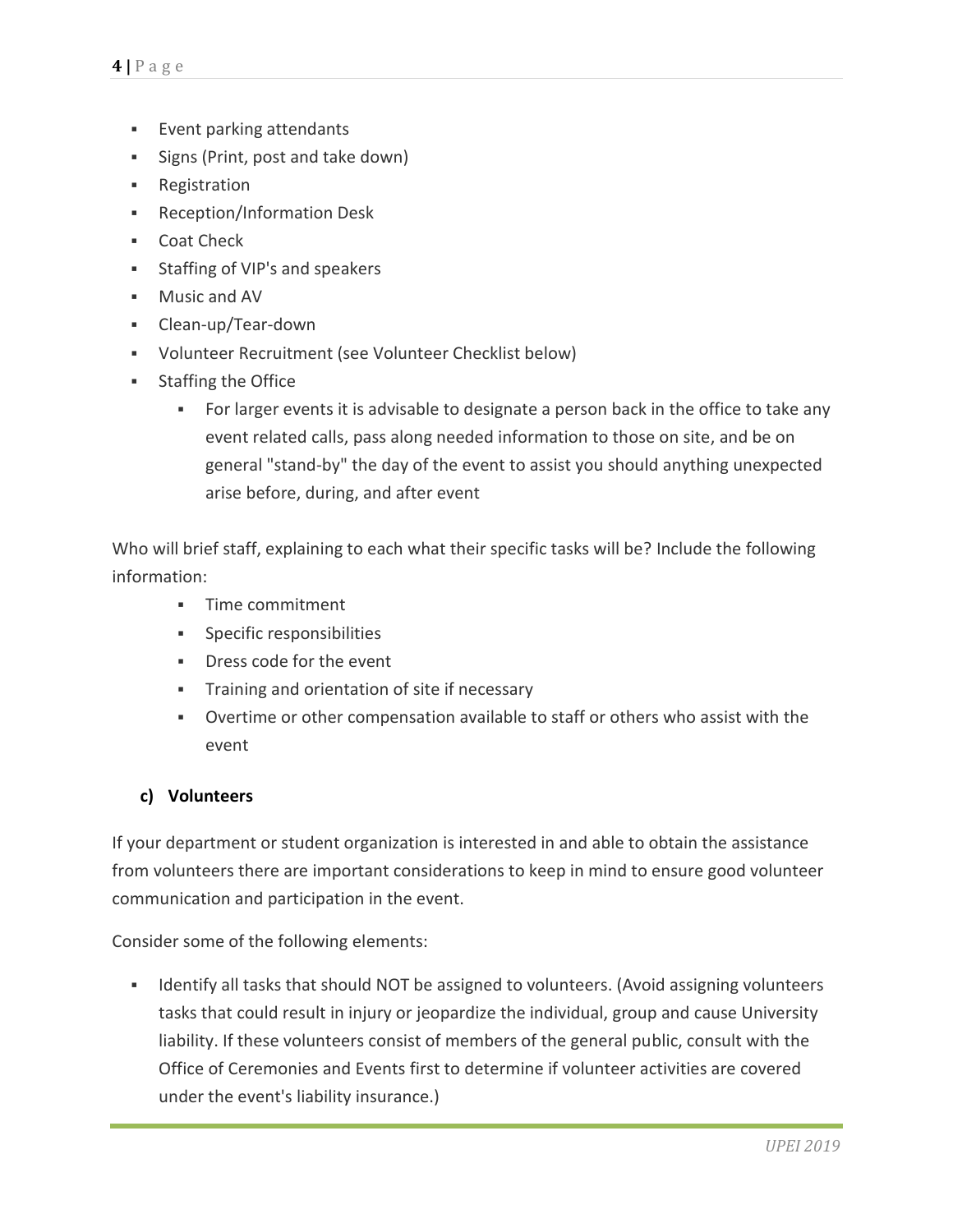- **IDENTIFY THE ACTUAL THAT IS NOTE** in the attachment of the actual tasks that would be assigned to volunteers.
- Determine the number of volunteers that will be necessary.
- Determine who will be responsible for recruiting volunteers and the time and costs involved in using this method to staff the event.
- Determining the level of experience and skill base:
	- Ask the candidate if they have prior volunteer experience.
	- **Inform the candidate of the available volunteer positions for the event and inquire** as to whether they have skills that might prove suited to a particular task.
	- Try to tie in the personal aptitudes of the individual to the task being assigned (example: if the event is expected to attract a large number of French speaking guests, a volunteer who speaks French could be helpful in certain areas).
	- **Provide a comprehensive review of the tasks involved.**
	- Ask the candidate whether this is a task that is preferred or not. (This is a good way to help avoid no-shows.)
- If recruiting students to volunteer, also inquire about the student's available time apart from classes, etc., to determine whether the scheduling would work.
- Once you have confirmed a candidate as a volunteer, obtain personal information on them such as name, address, telephone, email address, and emergency contact names and numbers.
- Some considerations when communicating with Volunteers about the Event:
	- Create a mini "job description" or outline of tasks for each volunteer task.
	- Include the name of the person that each volunteer must report to.
	- Create groups of volunteers based on the tasks involved so that they can know who is in their group and help out if necessary.
	- **Introduce each group to the respective supervisor of the group.**
	- Let volunteers know preferably in writing, of the date, time, location to report for the event. Also note how and when they can take breaks.
	- Provide a phone number to each of them so a volunteer can call in if they are unable to attend.
	- Advise volunteers of the dress code for the event.
- Allow enough time for a question and answer period.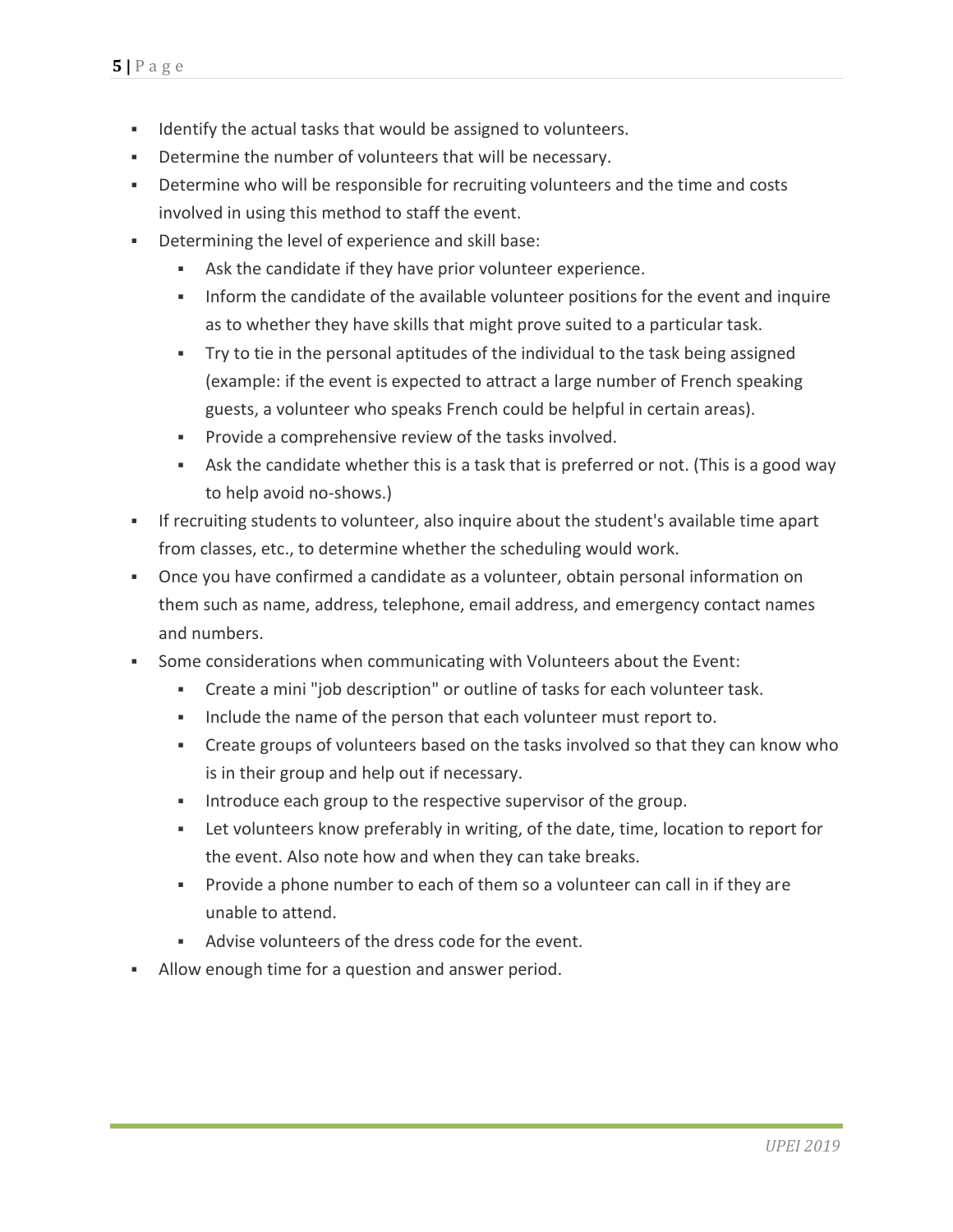# **2. Budget / Securing Financial Resources / Fundraising**

## **a) Budgeting**

Budgeting is a critical part of the event planning process. It is important to develop an effective budget from which you can rely on so appropriate decisions and adjustments, if necessary, can be made. An adequate budget is to be identified for all University events before other tasks are initiated. The budget should take into account expenses such as venue rental (off-campus events), catering, audio visual equipment, promotion/marketing costs and other relevant costs (listed below).

The Event Lead will be expected to manage the finances of the event and communicate with members of the planning group so that everyone understands what expenditures can and cannot be made. After the event, compare the budget outline with the actual expenses incurred. Proposed budgets should also be submitted to your department chair, dean, and/or director for initial review and approval.

Before making a commitment to hold the event, examine the financial elements involved, considering cost and the funds you have on hand for this event. If there is a shortage of funds, revisit your expectations and determine whether you wish to scale down and change the overall approach. You may also wish to consider whether financial assistance can be obtained from other sources (example: ticketing or registration fees, and co-sponsorships with other University departments – see more below).

For events in which a registration fee is required, registration fees should be decided based on total event expenses and a realistic number of delegates in order to reduce the risk of incurring a loss.

The University may receive specific funds or sponsorship to contribute towards the running of events. Where the funding is guided by a specific funding agreement, the Event Lead is responsible for meeting all deliverables set out in the agreement.

### **Building the Budget and Expense Checklist**

Consider some of the sample items listed below. You may not need all of these and may have others you wish to incorporate into your budget:

- Printing (brochures, invitations, banners, signage, posters, handouts, registration materials)
- Postage, Assembly and Mailing fees
- Catering (Food and beverage for attendees and volunteers, and all related equipment)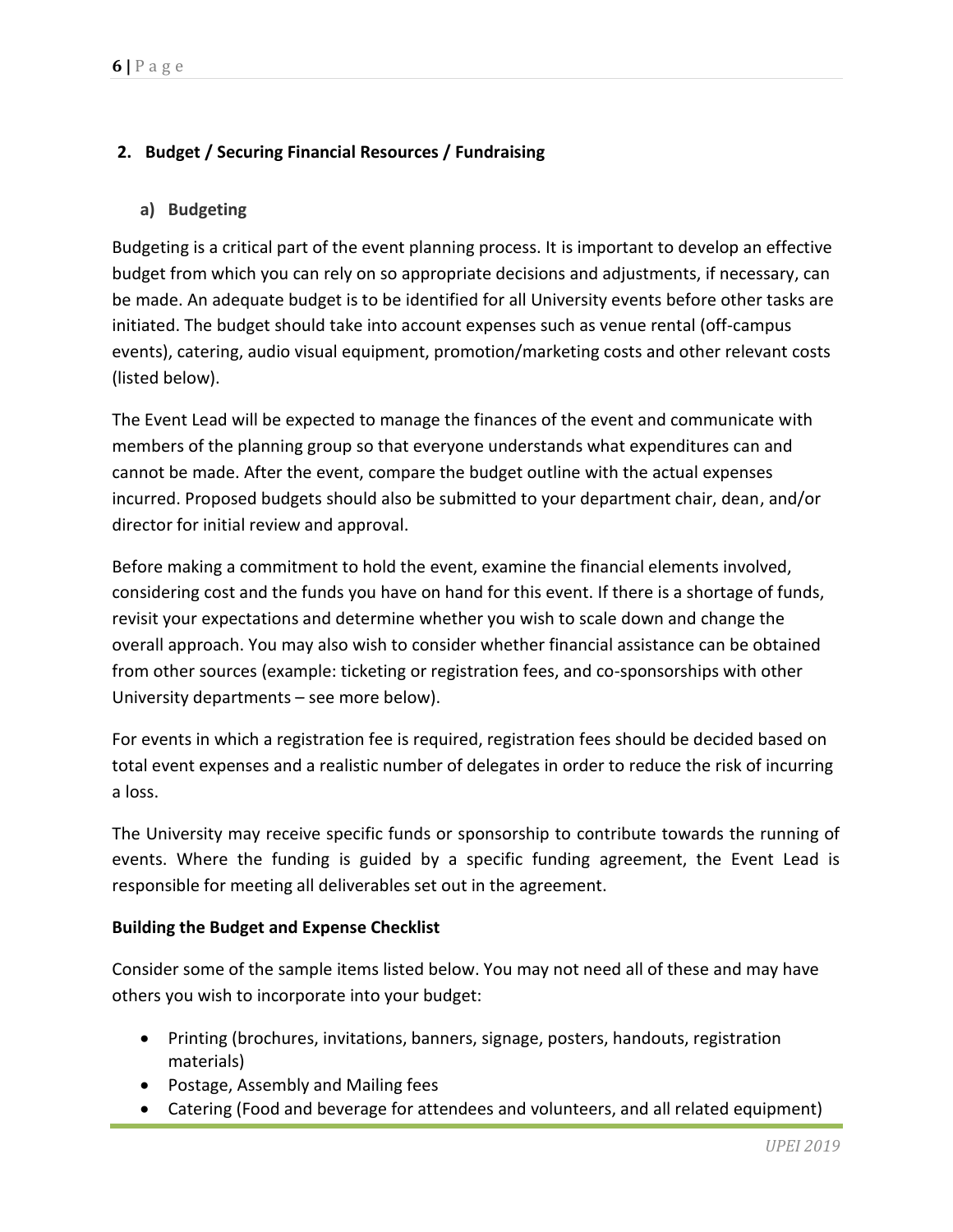- Rental items (chairs, tables, décor, pipe & drape, etc.)
- Audio/Visual equipment and Technical Support
- Custodial labor and Facilities Management fees (overtime)
- Facilities Usage Fee(s) (overtime or off-campus room rentals)
- Honoraria for Guest Speakers
- Other Special Guest Arrangements
- Travel, Hotel and Transportation (taxis, rented shuttles, buses, cars, mileage, meals, hospitality)
- Photography
- Video, Filming, Lighting, etc.
- Entertainment and Music
- Office and Staff Assistance
- Gifts, Plaques, Awards, Certificates
- Registration (staffing and setup)
- Nametags, badges, place cards, table number cards
- Other supplies specific to your event (decorations, pipe & drape, flowers)
- Parking
- Permits, Licenses, and additional insurance
- Security and Traffic control
- Additional Security, First Aid, and Ambulance (depending on number of guests)

Budget Planning Template [link]

### **b) Securing Financial Resources**

The University welcomes sponsorship for events as it is particularly useful to reduce costs. However, consultation with the Office of Ceremonies and Events *must* occur prior to sponsorship opportunities being pursued either internally or externally. The Office of Ceremonies and Events will seek approval from the Department of Development and Alumni Engagement.

If sponsorship is secured, sponsor contributions may be acknowledged by:

- including the sponsor's logo on event materials
- allowing the sponsor to set up a display at an event
- mentioning sponsorship in any opening and closing address; and/or,
- offering free participation to a sponsor's representatives

Sponsorship or advertising from organizations or individuals that are engaged in business which is unlawful, unethical or damaging to public health and wellbeing will not be accepted.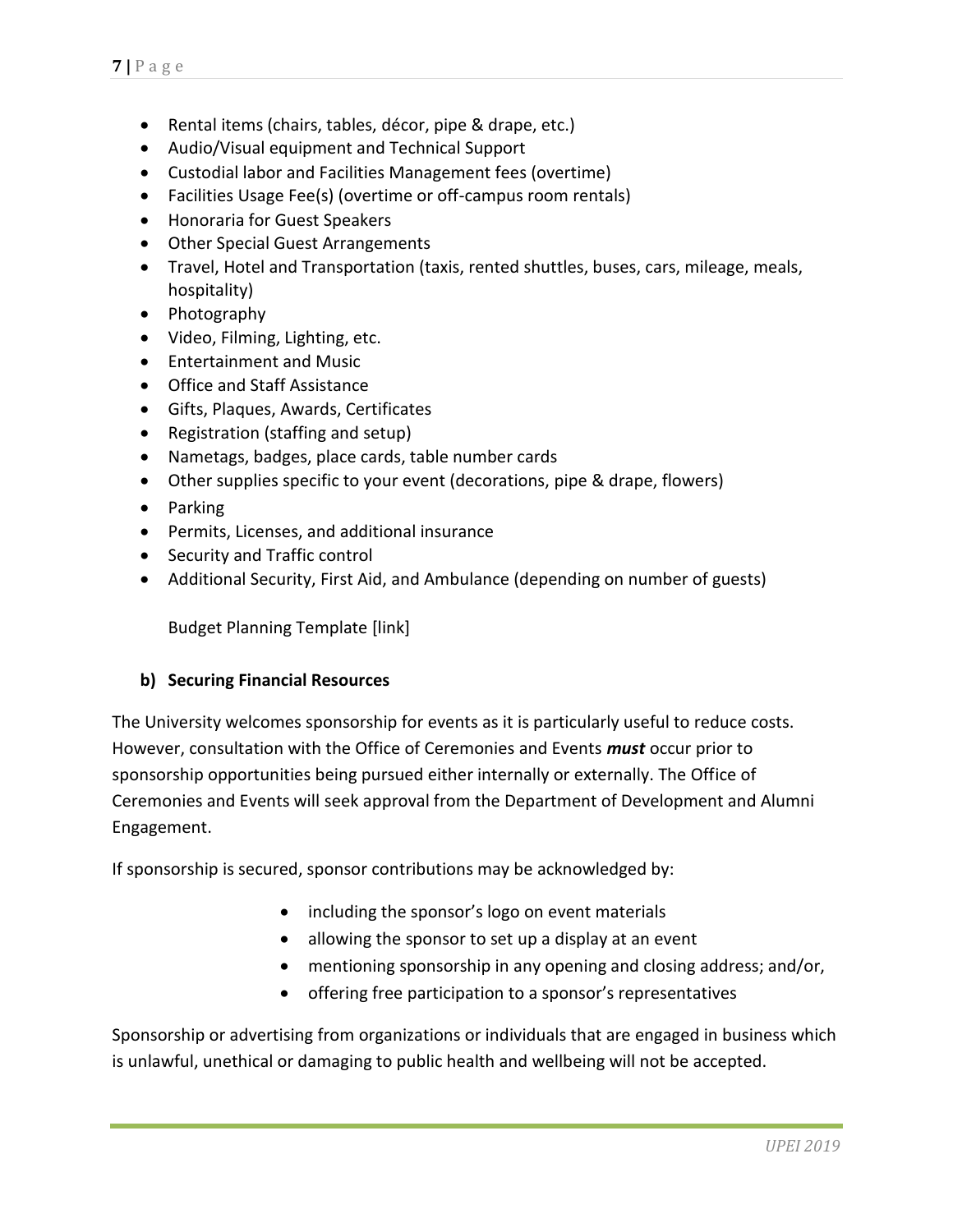The University will not accept sponsorship or advertising, or agree to any conditions of sponsorship, which may compromise its independence, or compromise the purpose of the event.

# **c) Fundraising**

The University welcomes fundraising at events however, consultation with the Office of Ceremonies and Events *must* occur prior to the concept moving forward. The Office of Ceremonies and Events will seek approval from the Department of Development and Alumni Engagement.

# **3. Safety and Security**

One of the key elements of executing a successful event is understanding the importance of safety and security. The Security Services division on campus are here to provide support and ensure a secure environment. It is crucial for them to know about the events happening on campus, especially those with minors attending, VIPs attending, alcohol being served, or events with over 30 people attending. There are also steps the Event Lead needs to take to ensure the event is as seamless and smooth as possible.

When planning your event and the space where you are holding the event, take into consideration the number of attendees coming to the event, the capacity of the room, the floor plan for the number of attendees, crowd control, and traffic flow. As Event Lead, be sure you are aware as to the Emergency Exits in the room/space you are booking. Also, be aware of the closest First Aid Station.

*The capacity of spaces can be found in 25Live. The capacity will depend on what type of set-up is required. To ensure that a room/space will be large enough, please connect with the Office of Ceremonies and Events.* 

There will be extra precautions taken for the following events below, which could include additional insurance, and security. The Office of Ceremonies and Events may have the Manager of Security Services follow-up with a Formal Security Risk Assessment depending on the event.

Some examples would include:

- Large event (additional security added-on depending on the size of the event)
- Dignitaries attending
- Alcohol being served
- Minors attending
- High risk activities involved
- Risk of reputation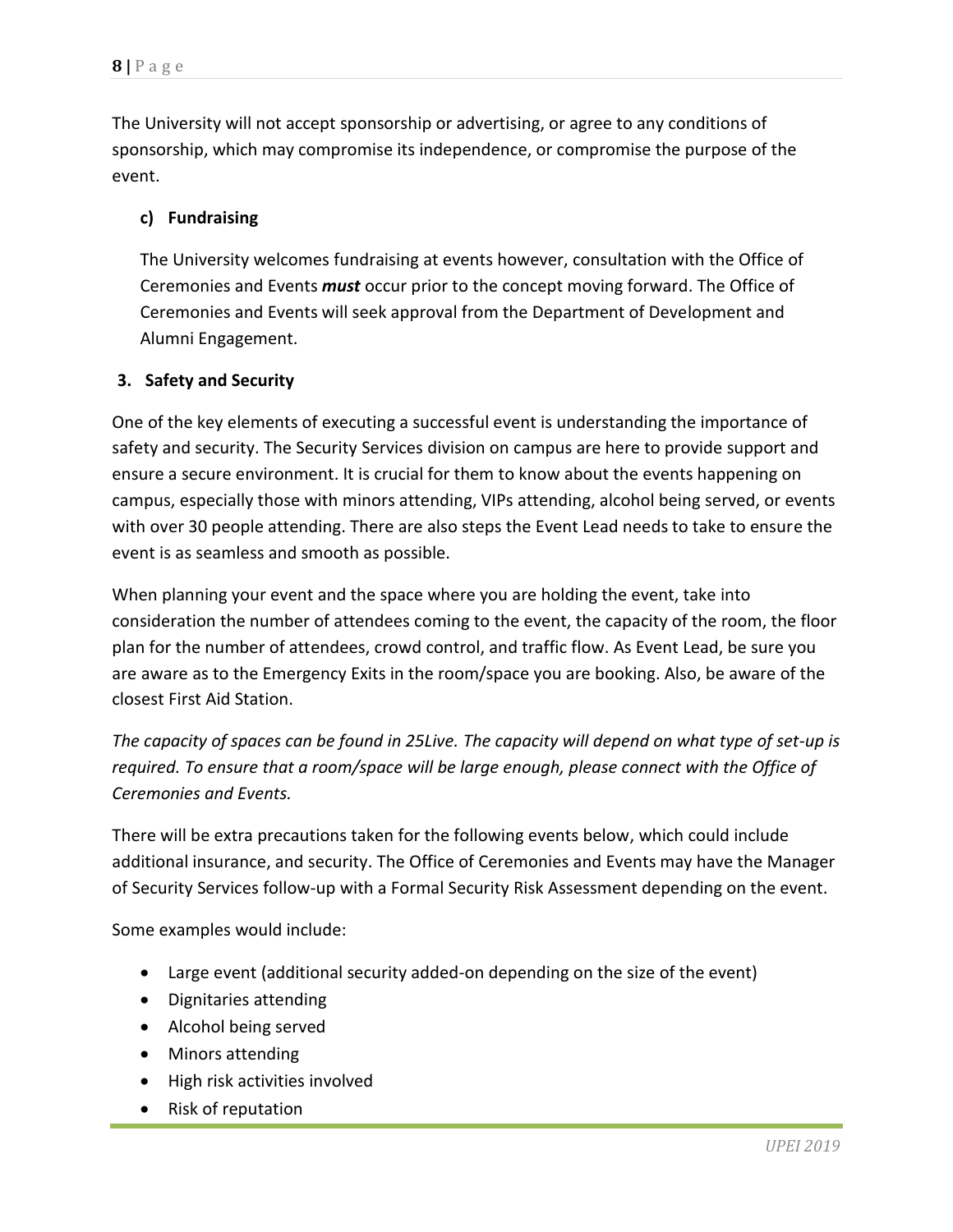The University is primarily an academic institution and noise should be considered when holding events in classrooms/meeting rooms/venues near classes or lectures.

A reminder that the campus is Smoke Free as per the Policy.

### **4. Contracts and Insurance**

#### **Contracts**

Contracts are not needed when dealing with other UPEI departments (e.g. residence services, athletics, etc.). Contracts may be needed when external parties become involved in an event.

Examples of when a contract **is** required:

- Fee-for-services greater than \$2,500 (e.g. event speakers/presenters)
- Fee-for-services involving high risk activities (e.g. transportation of guests, students, faculty, etc., where alcohol is involved, where minors are involved, physical activity/risk of injury)
- When event fees are being collected and shared between UPEI and another organization
- Receiving funds from a third party with financial obligations/reporting requirements

#### **Insurance**

All external groups must provide proof of Commercial General Liability Insurance of no less than \$2,000,000. This is sometimes higher depending on the event therefore it is important for the Office of Ceremonies and Events to consult with the Risk Management Office regarding an event to determine appropriate contract and insurance requirements.

### **5. Venue Booking, Arrangements and Accessibility**

The University recognizes priorities for academic space prior to any other use. Event venues oncampus must be booked through the University's online booking software [link to 25Live] for events on campus well in advance (at least a month before forums/general events, several months before conferences). Factors to be considered when deciding on a venue include cost (holding it on-campus when possible), facilities (furniture and layout available), accessibility, and capacity.

#### **Responsible departments for requests:**

**Conference Services** is responsible for: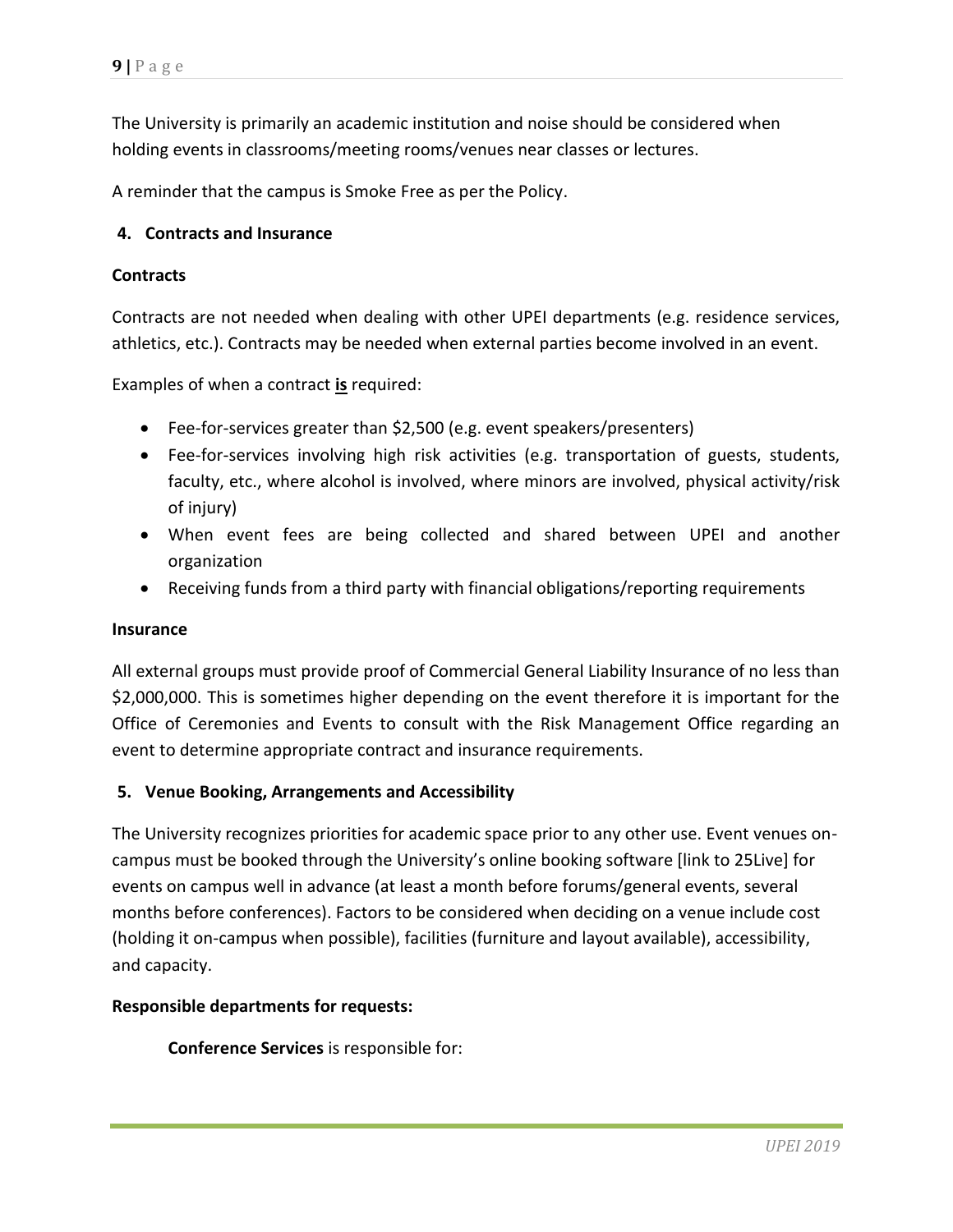All space rental requests (please consult Space and Asset Allocation and Administration Policy), with the exception of the Sports Centre and Sports Facilities, which is through Athletics & Recreation;

All on-campus catering and accommodation requests; and

All online registration requests.

**Facilities Management** is responsible for all venue arrangements requests, including the logistical set-up and tear-down of any on-campus spaces.

#### **Venue Booking**

Facilities Management is responsible for the approval of internal venue requests through the University's online booking software [Link 25Live]. If the Event Lead does not have access to the booking software system, the space can be booked through Facilities Management at [fmworkorders@upei.ca](mailto:fmworkorders@upei.ca) or (902) 566-0471.

When booking space, please remember to allow for the appropriate set-up and tear-down time (between the hours of 8 am to 4 pm) for Facilities Management before and after the event. For example: if you have an event starting at 8 am on a Tuesday, please book the room the afternoon before so that set-up can be completed on-time. If you have questions about how long a set-up will take, reach out to the Office of Ceremonies and Events for Facilities Management.

#### **Venue Arrangements**

The Event Lead must create work orders in the software program SchoolDude to order necessary logistics requests for Facilities Management. This includes everything from room setup/tear-down (podium, staging, tables, chairs, special requests, etc.) to deliveries required for the event.

Work Orders must be entered at least 10 business days prior to the event, to allow time for the Facilities team to schedule necessary facilities staff and cleaning staff. It's important to remember to input a *separate* work order for the tear-down or 'reset' so that the room gets returned to its original layout when your event is finished.

All efforts should be made to choose a space with existing furniture that meets your needs. For specific floor plan requests and set-up options and to learn about the furniture that is available on-campus, please bring questions to the initial consultation with the Office of Ceremonies and Events.

Take into consideration *Plan B* options for the following events: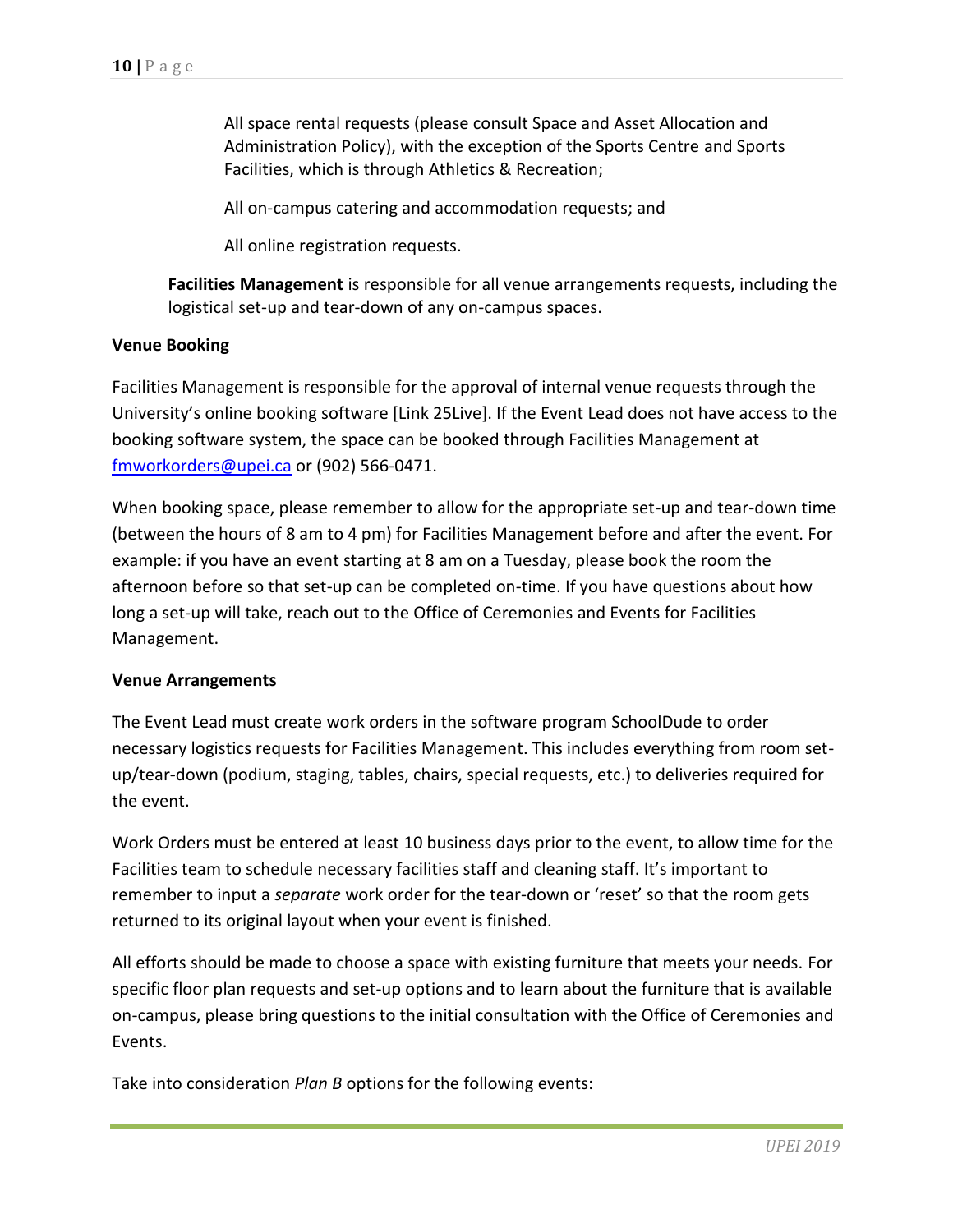- If there needs to be a second indoor location for events meant to be held outside.
- If there needs to be a second time/day chosen in case of cancellations due to inclement weather.
- If there needs to be an overflow location if the event exceeds capacity.

To cancel or change a room booking, please reach out to fmworkorders@upei.ca with the reference number of the event from 25Live (For example: 2018-AACPKK). Note that any related work orders will need to be cancelled as well (by sending [fmworkorders@upei.ca](mailto:fmworkorders@upei.ca) the work order numbers related to the cancelled event).

#### **Venue Accessibility**

The University has a legal obligation and an institutional commitment to ensure that its events, activities, programs and services are accessible to all members of the community, including persons with disabilities. In planning your event, consider whether it is wheelchair accessible.

#### **Checklist for Planning an Accessible Event:**

- □ **Contact**: Did you include a message about how to request a disability accommodation in materials printed/promoted?
- □ **Path of Travel**: Is there a step-free route from the parking lot (disabled parking spaces) to the building entrance? Is this pathway clear of obstructions/barriers and suitable in all weather conditions (i.e., rainy/slippery)?
- **Entrances**: Is the primary entrance wheelchair accessible? If not, see *Signage*, below.
- □ **Signage**: If the wheelchair accessible entrance is not the primary entrance, put a sign on the primary entrance saying where the accessible entrance is.
- **Restrooms**: Be familiar with where the nearest wheelchair accessible restrooms are located.

#### **Room Setup**:

- **Rooms/Auditoriums:** Are all rooms wheelchair accessible (i.e., elevators available for upper levels)?
- **Chair Setup:** When a room does not have fixed seats, keep in mind that wheelchair locations should be *integrated* with other seating areas. (thus, chairs removed should be interspersed - front, middle, back, sides of room, etc.).
- **Tables/Information:** Tables used for registration, interviewing, information display, or other services/goods should be between 28"-34" from the floor to the top of the table.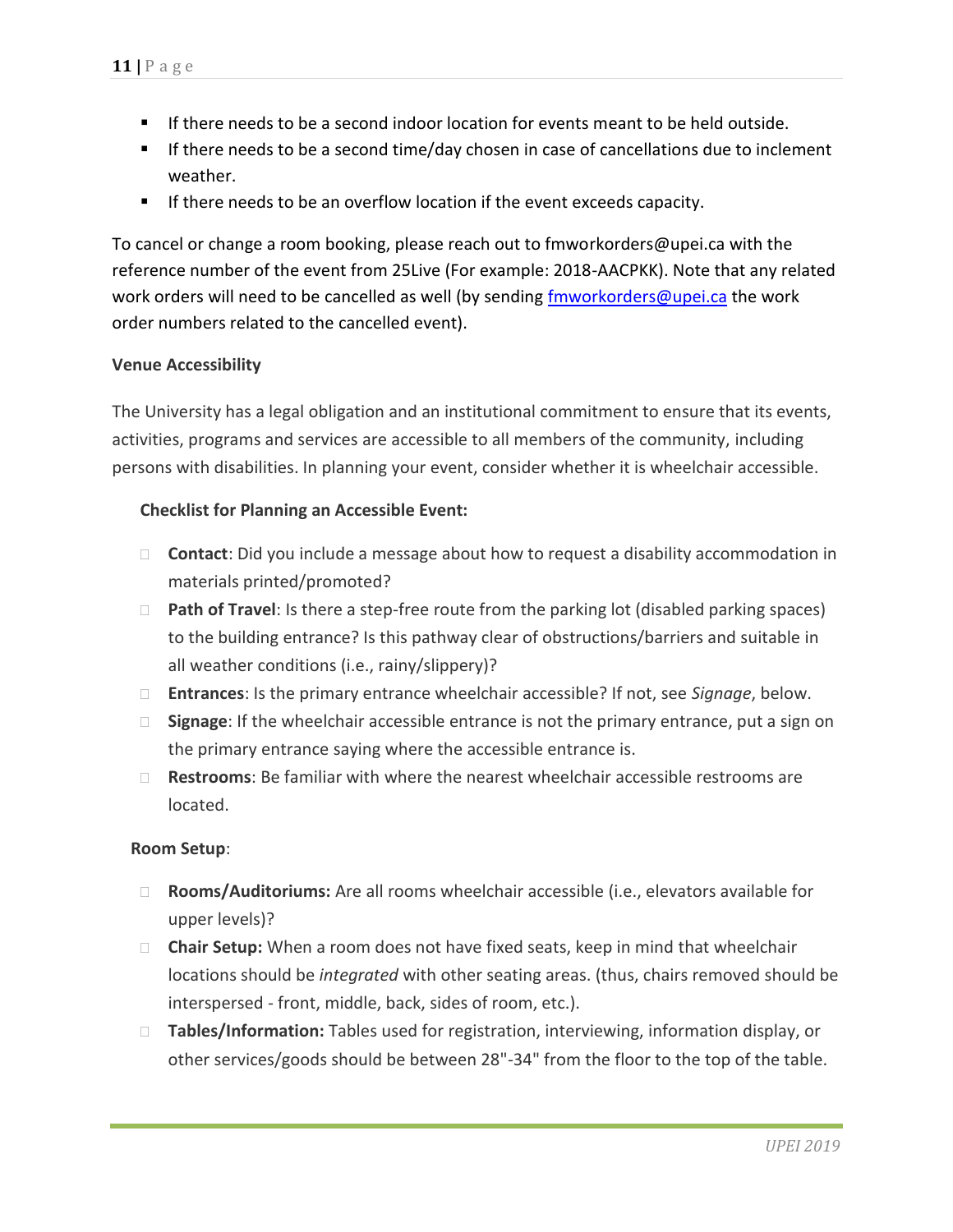If guests will be seated at the tables, knee space should be at least 27" from the floor to the bottom of the table.

- □ **Materials:** If overhead projections, easels, or dry erase boards will be used, it's helpful to provide everyone with the same information in hard copy format.
- **Food & Beverages / Info Booths / etc.:** Keep the following measurements in mind if you will be providing food or drink, information, registration, use of machines/equipment, etc. at tables or booths:
	- 1. *Table height:* 28"-34" from floor to top of table. If you must have some foods placed higher than 34", be sure that at least a portion of such foods are available at the lower level.
	- 2. *Aisles:* At least 36" wide for maneuverability, and up to 44" wide if goods/services are available on both sides of an aisle.
	- 3. *Knee space:* 27" from floor to bottom of table, if guests will be using tables for eating, writing, interviewing, receiving services, etc.
	- 4. *Cables:* Covers should be used over electrical cables or cords that must cross over aisles or pathways. Cable covers should be no more than 1/2" thick in order for wheelchairs to traverse across them.

Prepare your event staff so that they will be able to answer the following frequently asked questions. If you do not know the answers to any of the following questions or have other questions about disability accommodations at your event, please contact the Office of Ceremonies and Events.

# **Q: I have a province-issued disabled parking placard. Where is the nearest parking area?**

Know ahead of time where the nearest parking area is. Disabled placards can be used in any marked parking space on campus, with the exception of designated parking permit spaces. Know the step-free path from the nearest lots to your event location.

# **Q: I use a wheelchair. How do I get from [point A] to [point B]?**

Familiarize yourself with stair-free pathways in the vicinity of the event (example: parking lot to main entrance) and to notable locations around campus, especially: Student Centre, Sports Centre, Library, etc.

# **Q: Where is the nearest wheelchair accessible bathroom?**

Know ahead of time where the accessible bathroom is, and how to get to it from your event location.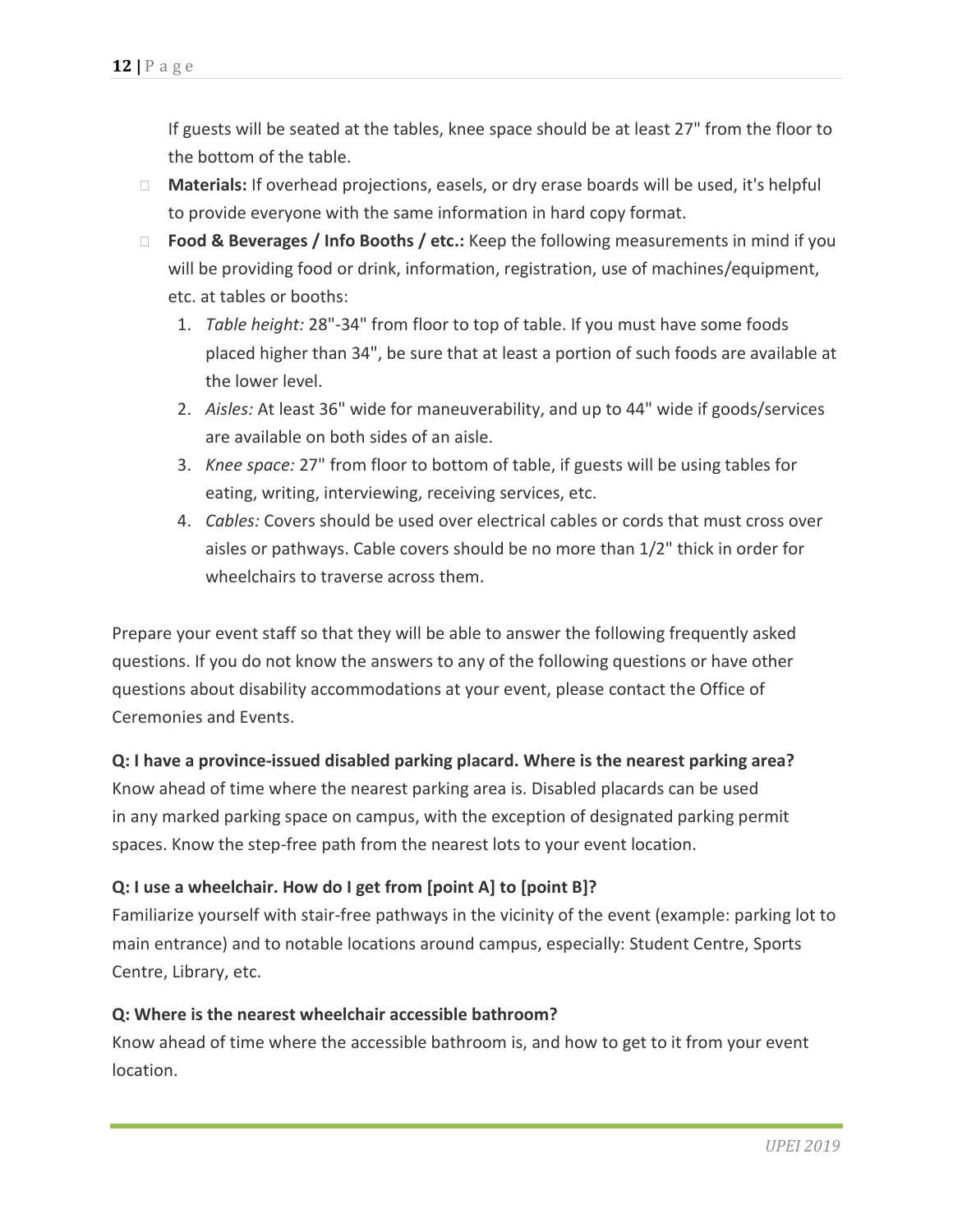# **6. Catering**

All on-campus events are contractually obligated to use UPEI's Food Service Provider, Chartwells to serve food at their event. Requests must be completed through Conference Services, Chartwells, online [Link]. For questions, reach out to the Catering Manager at [catering@upei.ca](mailto:catering@upei.ca) /902-628-4370. Please submit orders at least 10 business days in advance for smooth food preparation and scheduling of staff to attend the event.

When considering food and beverages at your event and working with Chartwells, keep in mind the following considerations:

- What is your food and beverage budget?
- Where on the floor plan will you serve refreshments and food?
- Confirm with the caterer that the service you are requesting can be done from the venue/space you have booked. Catering isn't available at ALL campus spaces and for plated meals the caterers need an ideal room close in proximity to prepare the food.
- Will you be serving alcohol? See Alcohol Safety Policy [Link] for more details.

PLEASE NOTE: If you plan to serve alcohol, review all relevant alcohol policies relevant - both University-wide and for the particular facility that you are using. Be aware of liability issues surrounding service of alcohol at events. Orders for alcohol MUST be done at least 7 days in advance to ensure for proper scheduling of staff who have the required training to serve alcohol.

- Be specific about how many services you expect to be performed (i.e., staffing, tables, chairs, table cloths, skirting, etc.).
- Who will select the menu and are there any dietary restrictions?
- How will you want the caterer to serve the food: buffet or seated dinner service?
- Set up an appointment with the caterer for a "walk-through" of the site, especially if you and/or the caterer is new and/or unfamiliar with the particular facility.
- Map out and confirm arrangements after the walk through to make sure all the requirements are being met.
- Confirm with caterer when final numbers are required and ensure there is a firm RSVP date with the guests attending.
- Confirm all details in writing.

If during the event you need to reach out to Chartwells, the signage at the event will have the Catering Manager's cell phone number, as well as the catering driver's cell phone number.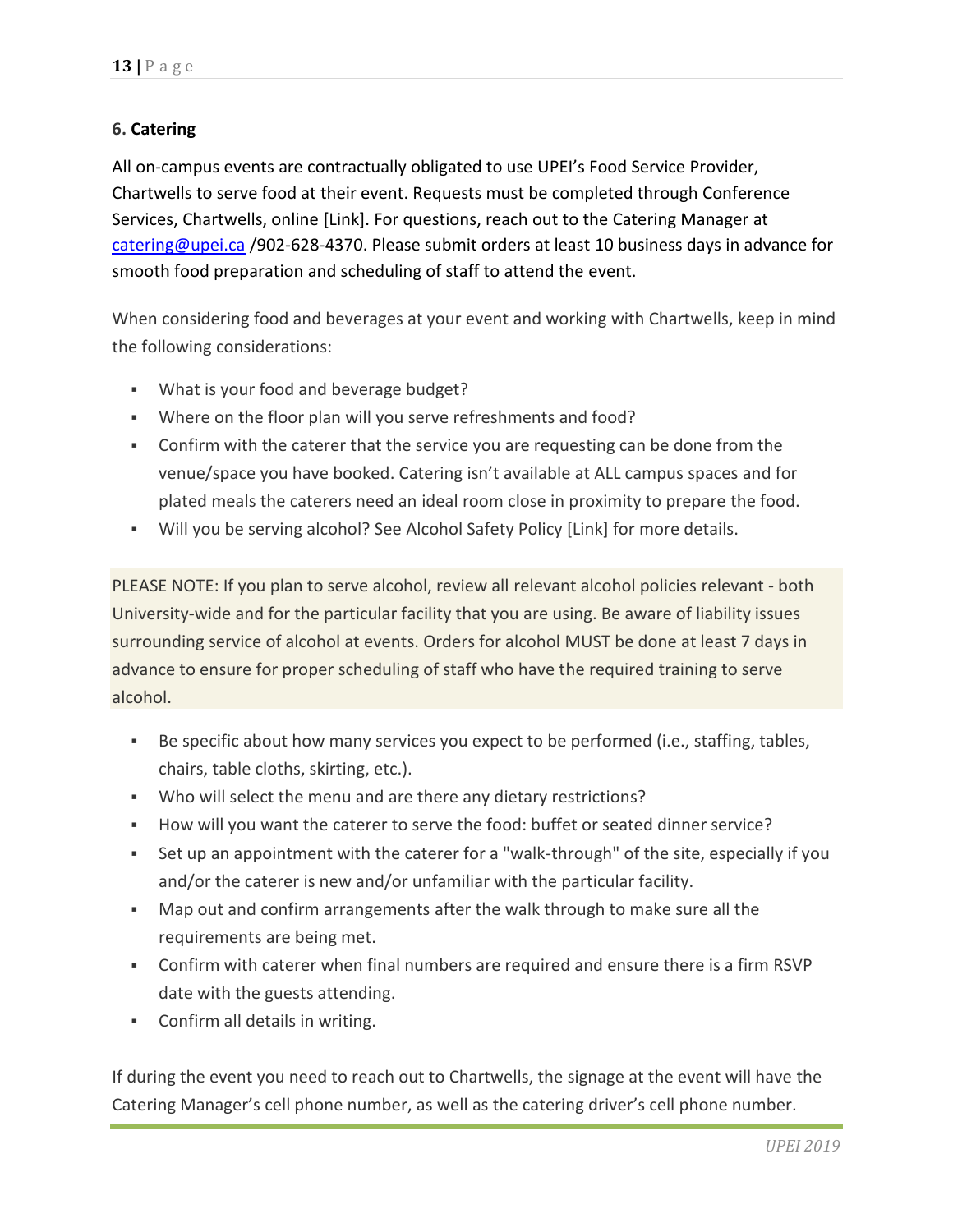#### **7. Accommodation and Transportation**

If your event requires accommodation from May to August, Conference Services can help you book UPEI residence facilities for the guests attending. For the months of September – April, Meetings & Conventions PEI will help out Event Leads book hotels off-campus. They can be reached a[t info@peimc.com](mailto:info@peimc.com) / 1-855-368-3688.

For inquiries around transportation, reach out to the Office of Ceremonies and Events.

### **8. Organizing RSVPs/Registrations/Ticketing**

With some events, it is imperative to track RSVPs, to ensure you can prepare properly and execute a successful event. If you're unsure if you want to track RSVPs, please touch base with the Office of Ceremonies and Events in the initial consultation.

If an event requires a registration fee and an online RSVP system for this registration fee, Conference Services is responsible for all online registration requests. Please reach out to them at [conference@upei.ca](mailto:conference@upei.ca) /902-566-0952 for guidance and next steps.

#### **9. ITSS and Audio-Visual Services**

Information Technology Systems & Services (ITSS) must be consulted at the Help Desk by the Event Lead if there are specific event requests (requests often include: projector, mic, background music, etc). Please email the Helpdesk at [helpdesk@upei.ca](mailto:helpdesk@upei.ca) or call 902-566-0465 at least 10 business days in advance of the event.

If ITSS cannot fulfill the event needs, an outside vendor will need to be booked for the event. Examples could include a panel requiring several mics, a mixer and a technician or video live streaming. ITSS can help recommend vendors and can provide consulting services to the Event Lead. Please email the Helpdesk at [helpdesk@upei.ca](mailto:helpdesk@upei.ca) or call 902-566-0465 at least 30 days in advance of the event if possible.

#### **10. Senior Management and Dignitary Attendance**

#### **Senior Management Attendance**

Some events will require that someone from UPEI Senior Management be requested to attend.

Here are the following guidelines to follow: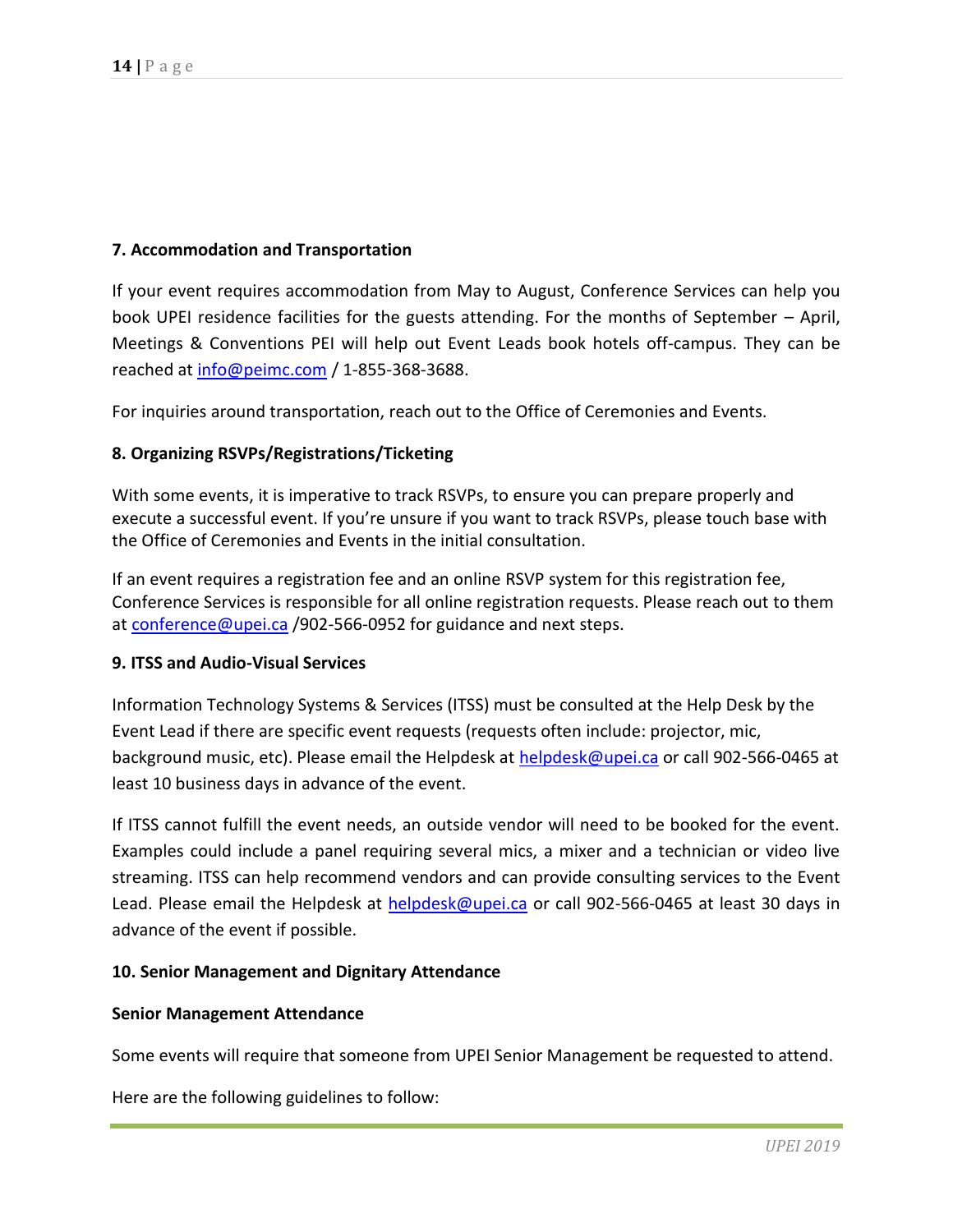- Request their presence at the event at least one month in advance (they can find a substitute if they will not be available).
- Be clear on what the intention of them attending is:
	- o To speak?
	- o Participate?
	- o Give welcome remarks?
	- o How long do they have?
- Ensure they are up-to-date with the information pertaining to the event or conference so that they can speak authentically and are well prepared.

#### **Dignitary Attendance**

As mentioned in the Event Approval Procedures and Form, it's important that the Office of Ceremonies and Events and Senior Management be made aware of any guest speakers and dignitaries that will be attending events, so that they are aware of visitors to campus.

#### **11. Promoting the event: Communications Services, Design Services, Photography, Signage**

The Department of Marketing and Communications provides a number of communications channels, resources, and services by which to support and promote your University event. Please consult with the Office of Ceremonies and Events to learn more about the Marketing and Communications team.

### **Communications Services:**

Communications officers will assist you in developing a strategy to spread the word about your event, both on campus and beyond, using a number of tactics including media relations, social media, and web-based tools such as the UPEI.ca events calendar, Campus Screens, Campus Notices, Campus Connector. Please consult with the Office of Ceremonies and Events to learn how to engage the Communications team.

### *Internal Promotion*

**UPEI.ca Events Calendar:** All University Events should be posted on the online events calendar (upei.ca/events), the University's web-based event calendar system, a minimum of 10 business days prior to the event to increase attendance and awareness of the event. If the event is not open to the public and/or has exceeded capacity, the event calendar posting is to provide information to the campus community, or anyone externally who comes on the website, to learn more about an event they are attending. To submit to the events calendar, please complete the submission here: <http://www.upei.ca/communications/service/submit-campus-notice>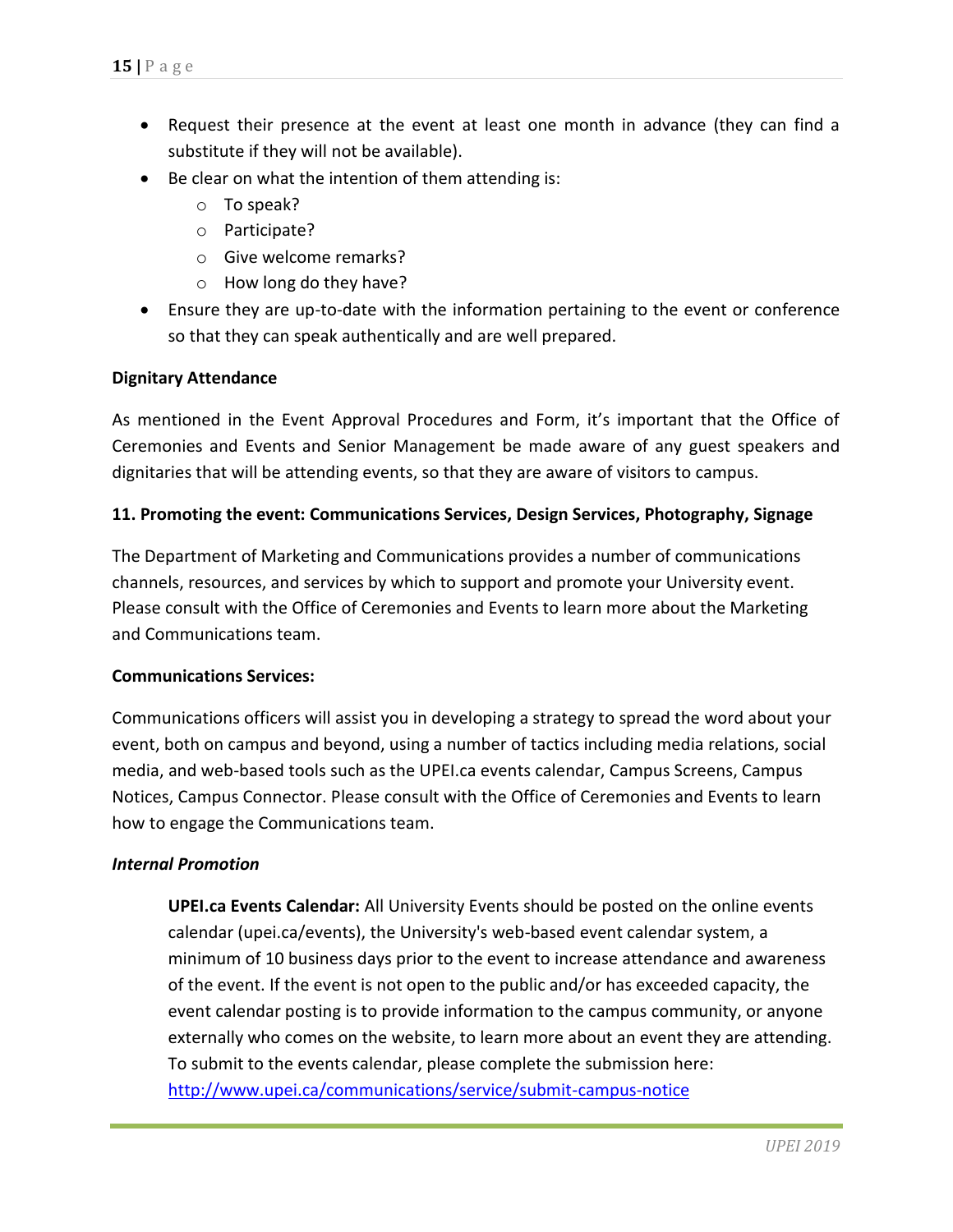**Campus Notices:** The daily Campus Notices are posted on the University website and are emailed daily to primarily staff and faculty who subscribe to the system. If you would like to highlight your event in the daily Campus Notices, please complete your submission here:<http://www.upei.ca/communications/service/submit-campus-notice>

**Campus Connector:** If you would like to highlight your event in the Campus Connector, UPEI's bi-weekly subscription e-newsletter, you can complete the submission form here: [http://www.upei.ca/communications/submit-upei-story-media-or-campus-connector-e](http://www.upei.ca/communications/submit-upei-story-media-or-campus-connector-e-newsletter)[newsletter](http://www.upei.ca/communications/submit-upei-story-media-or-campus-connector-e-newsletter)

#### *External Promotion*

If you would like to highlight your event externally, through a press release, news ad or in a publication like the Buzz, the Communications department can provide guidance. It is important to do this early in the planning process, to ensure you meet deadlines before a medium goes to print. Please contact the Communications team at communications@upei.ca.

#### **Design Services:**

UPEI Marketing and Communications includes a professional design team to help you create and produce event promotional materials. Examples of products may include print and/or digital posters, brochures, certificates, temporary signs, advertising, and other materials.

Complete the Project Brief From (link - http://www.upei.ca/communications/project-briefform) and allow the team to take your ideas and create a plan to achieve your marketing and communications goals. Requests are to be submitted 10 business days prior to the collateral being needed in-hand.

#### **Photography:**

The UPEI Marketing and Communications team includes a professional Photographer who works with the UPEI community to obtain dynamic images for publications and presentations. Book the UPEI Photographer at least 10 business days in advance for an event by completing the Photography Request form online: [http://www.upei.ca/communications/service/book](http://www.upei.ca/communications/service/book-photographer)[photographer](http://www.upei.ca/communications/service/book-photographer)

#### **Signage:**

The Office of Ceremonies and Events has a limited amount of temporary, generic directional signage available if you require exterior signs to direct people into the proper parking areas or to buildings. UPEI pull-up banners are also available to use at indoor events. Please contact the Office of Ceremonies and Events for more information, and to book/borrow these assets.